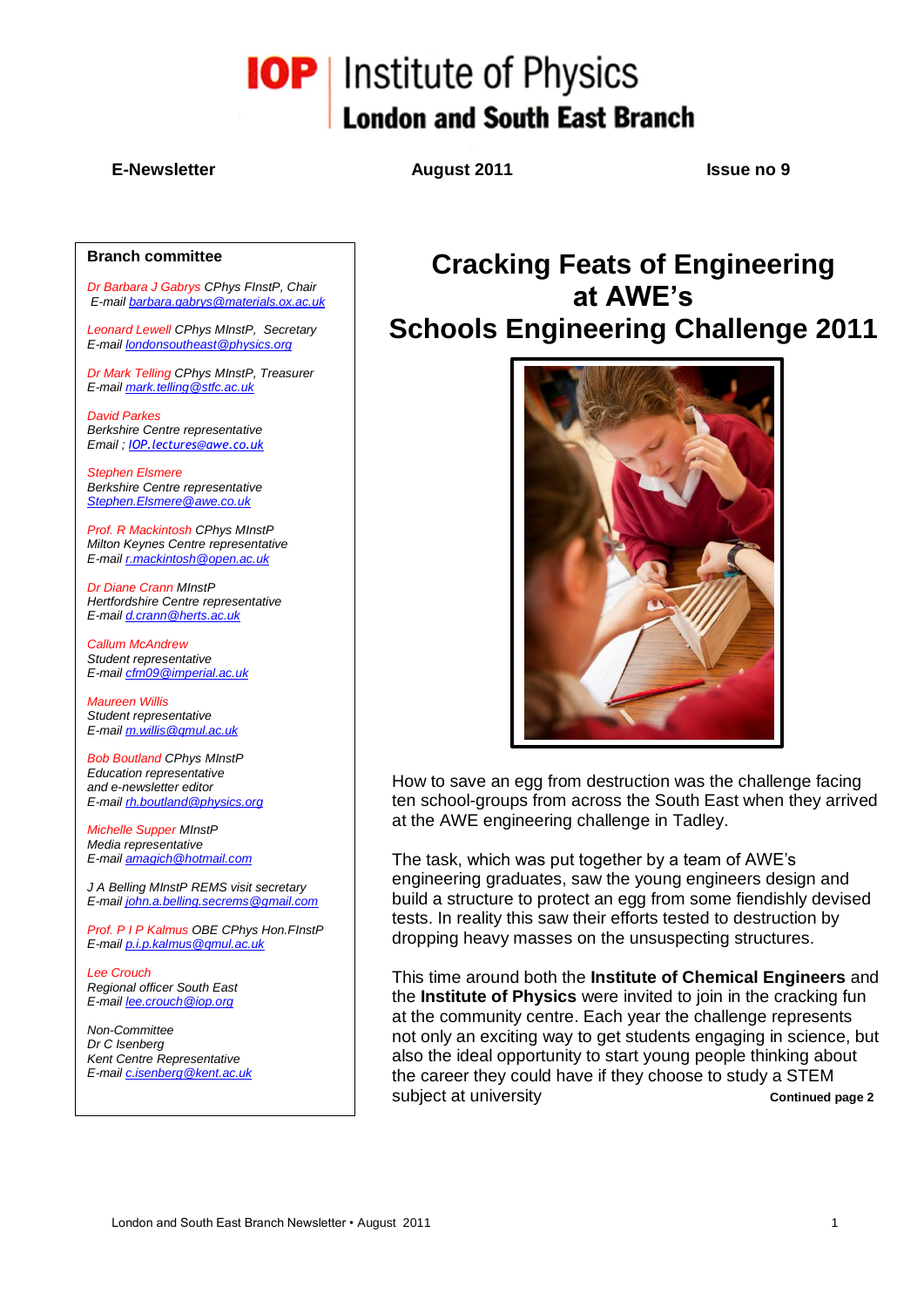#### **Continued from page 1**

In the morning session materials were provided to build the devices. This consisted of wooden planks of varying lengths and thickness, with some sticky tack thrown in for good measure. The catch was that all the items were priced, and the students charged according to what materials they had used. To win it was important not only to build a durable case to protect the egg from bombardment, but also to spend the least amount of money possible.

After the frenzied building of the morning had stopped and the scissors were put away, tension mounted as the students gathered round to watch the graduates start the testing. There were three rounds in total with each seeing the mass and height increase until 6kgs were dropped from one metre. As if that wasn"t enough, the egg shelters also had to withstand a sideward impact in each round. As you can imagine, there was carnage and destruction a plenty as the scene started to resemble that of an accident in a pastry chef"s kitchen. After all that only one team made it through to the final round, although once budgets were taken into account it was St Bartholomew"s School in Newbury that came out on top, but who had actually crashed out in an earlier round. They received a trophy and £750 to spend on scientific or technical equipment for their school.

To show just how difficult the challenge was and for fun a team of teachers and a team of exhibitors respectively (IOP was part of the latter) took part in the challenge. Even though the exhibitors" team did reasonably well and working on the project was enjoyable, the real satisfaction came when talking to the students about what they can do if they follow a science career path. Judging from the enthusiasm on the day there is little doubt that some of the UK"s future scientist took part in AWE"s Schools Engineering Challenge 2011.

**Lee Crouch Regional Officer, South East Institute of Physics** 

### **Physics returns to the top ten**

A-level results published this morning, Thursday 18 August 2011, by the Joint Council for Qualifications show an increase for the fifth consecutive year in the number of students sitting examinations in physics and, for the first time since 2002, physics is back in the top ten most popular subjects.

The total number of students entered for physics A-level has increased by 6.1%, from 30,976 in 2010 to 32,860 in 2011.

Professor Sir Peter Knight, incoming-President of the Institute of Physics (IOP), said,

"Year on year we are seeing increases in the number of students choosing to sit physics A-level. As physics has enjoyed popular rejuvenation - thanks, in no small part, to the "Brian Cox effect" and the excitement surrounding the Large Hadron Collider - we"re sure that many students are also responding to calls from university leaders, businesses and the Government for students to choose subjects which will provide the skills our country needs.

"The incremental increases each year have led to a significant long-term trend. Over the last five years, the number of A-level exams taken across all subjects has risen 7.7% but the growth in the number entering for physics is far stronger - a 19.6% increase over the last five years. Students across the country are hearing the cry for more scientists and rising to the challenge!"

The encouraging result at A-level is supported by a continued increase in AS-level numbers, with the number of entrants increasing from 45,534 last year to 58,190 this year. The 27.8% increase is partly explained by a change to funding rules for maintained schools in England, but far outstrips the average increase across all subjects of 17.9%.

The striking gender divide in the subject still persists. Despite total number increases in the number of both girls and boys sitting the exam, the gender divide remains at approximately 1 girl for every 4 boys achieving A level physics. This is an issue that schools receiving support through the IOP"s Stimulating Physics Network are working on.

Clare Thomson, Curriculum and Diversity Manager, pre-19 at IOP, added, "When the target of 35,000 students entering physics Alevel by 2014 was first announced, many doubted it could be achieved. The work undertaken by governments, universities, businesses and learned societies to turn the tide is paying off.

"There is, however, still much work to do – girls and boys alike need to continue seeing the excitement of physics and be helped to understand how physics is relevant to their lives and is the subject providing the toolkit for rising to the most significant challenges of the Twenty First Century."

**Joe Winters IOP senior press officer**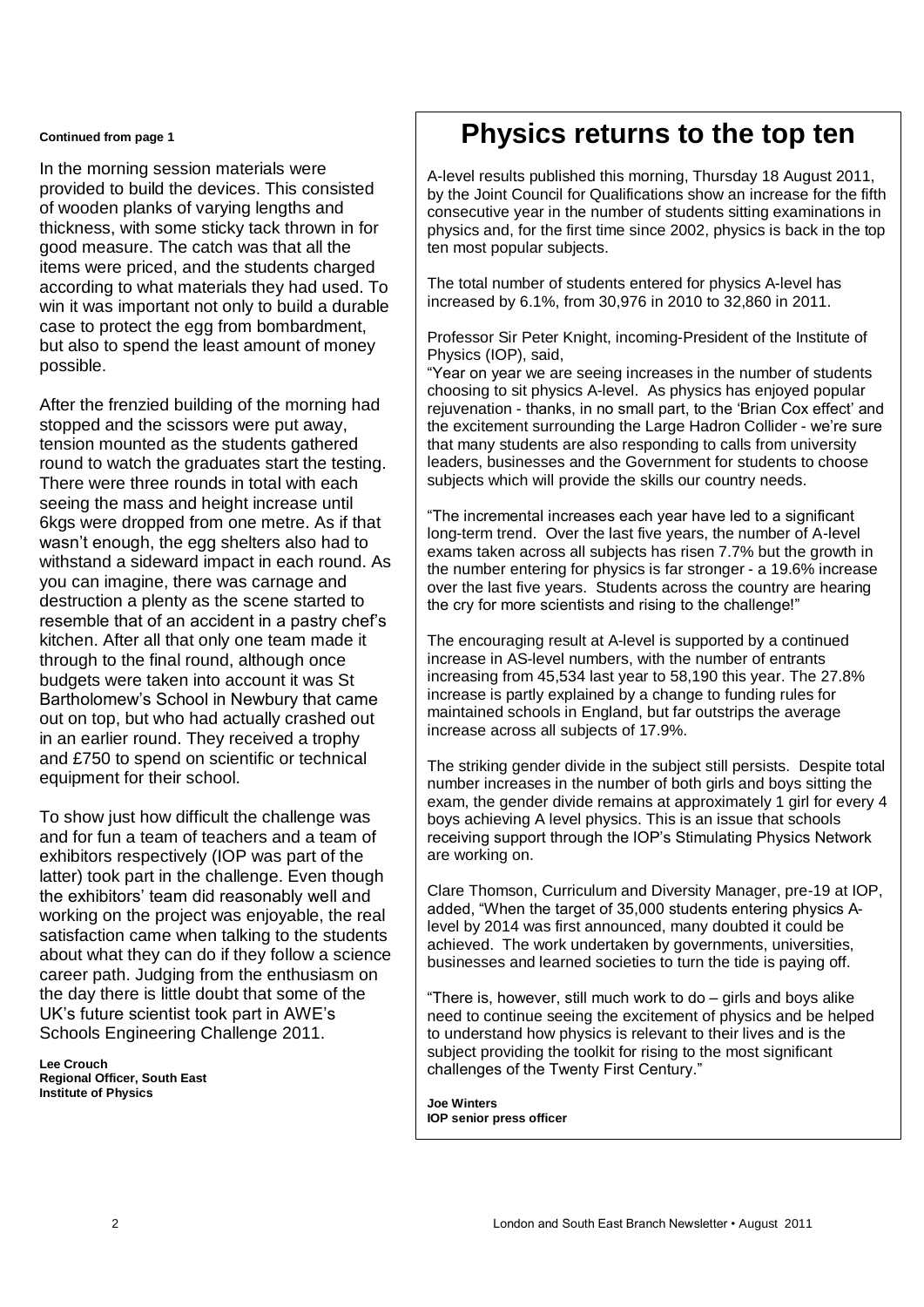# **MYIOP UPDATED !**

**New Look, New feel and much easier to operate**



You may have been put off using MYIOP in the past but if so it may be time to look again. As the above picture shows the look is now more up to date. The branch page allows access to branch files; click the files icon on the page. The new events leaflet produced by Michelle Supper, our media representative, will be here once it becomes available. The newsletter archive of the printed newsletters is also available in E-format and of course the current newsletters; branch reports & other documents are also there. Suggestions as to the content of the page are welcome.

Click the photo's icon and some photographs from branch events are there. Bob Boutland, newsletter editor, is pleased to have photographs for inclusion in the newsletter and on the branch MYIOP page.

The L&SE Branch page can be found by clicking the networks tab and looking on page 5, (the list is now alphabetical!). Once you find a network you'd like to join you can click 'Sign-up for this Group'. Networks that you are a member of will display on your page under My Groups. It is usually a good idea to bookmark a page you are interested in as well.

Currently the branch is not using the calendar or RSVP system for events. Please book for events as directed on our branch page.

As with all networking sites remember to look at your privacy settings which you can do from your own page. Log in details can be obtained from [memberservices@iop.org](mailto:memberservices@iop.org) if you have forgotten your details.

### **Welcome to MyIOP**

**Privacy Settings** Controlling what others can see about you.

Alerts Managing alerts from MyIOP.

**IOP Groups & Branches** See Networks above or click here for details.

**Re** Contact Information Updating your data with IOP.

**Q** Searching Finding people.

**General Help Using MyIOP** 

> **Don't forget to look at using MYIOP.**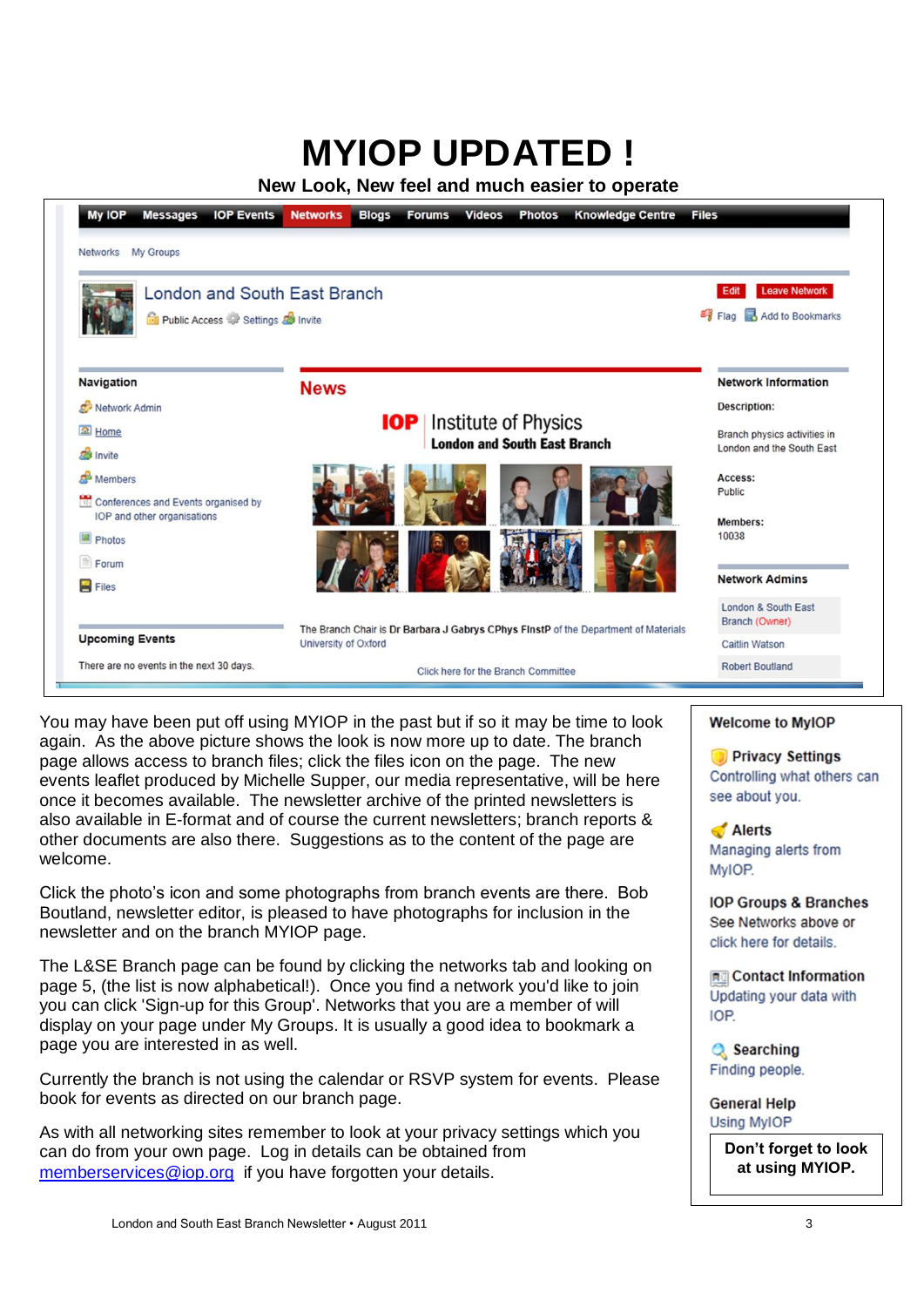### **IOP** | Institute of Physics **Physics Communicators Group**

### Do you inspire others with your enthusiasm for Physics?



# The Very Early Career Physics **Communicator Award**

seeks to recognise excellence in communication skills of physicists who are at the beginning of a career in physics.

#### **Eligibility**

Applicants do not need to be a member of the IOP, but should be one of the following:

An undergraduate physicist

A person involved in an appropriate postgraduate study within a few years of a degree qualification (not more than 5 years)

A person working as a physicist in UK or Eire within the first 5 years of their physics career

Application: Submission of a report of their communication activities which should be no more than 1500 words long. Further details and application form available from

http://www.iop.org/activity/groups/subject/physcom

Submission deadline: 15th September 2011

- Where: All entries should be submitted by email to the Physics Communicators Group secretary, David Smith: david.smith@brunel.ac.uk
- Prize: The winner will receive £250 and an award certificate at an IOP Physics Communicators Group event in November. As well as providing recognition of the winner's work through the prize money, the process will also facilitate networking opportunities for all participants.
- Award Ceremony: November 8th at IOP, Portland Place, London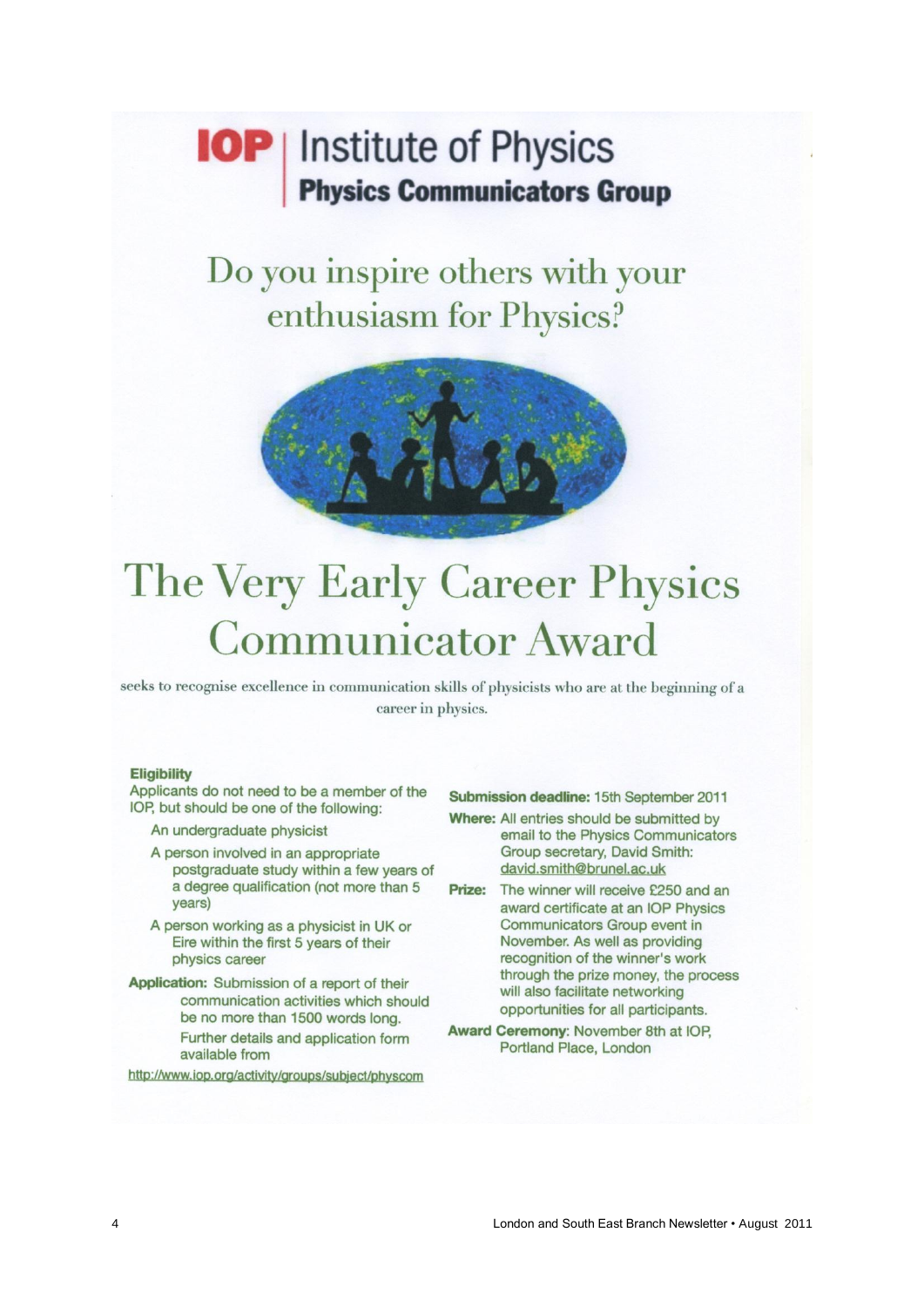# **IOP** Institute of Physics

**London & South East Branch Dinner** 

Dear L&SE Branch Member,

The 2011 Branch dinner will be held in the ornate Herschel Room at the Institute of Physics, 76 Portland Place, London W1B 1NT at 8.00 p.m. on Wednesday 16th November 2011 after the evening lecture given by Professor Sir Peter Knight. The menu will be:

- + Chalk Farm smoked salmon, scrambled duck egg and Caviar
- Beetroot Risotto, thyme and parmesan (V)
- + Free range chicken breast with sage crust, wild mushroom stew and herb hroth
- Sea Bass with wilted spinach and clam cream
- + Savoy cabbage stuffed with portobello mushrooms and wild truffle cream (V)
- Apple tart tatin with Devonshire clotted cream
- Coffee & Petit Fours
- Wine Tarabilla Sauvignon and Tarabilla Tempranillo

Jugs of iced water included. Vegetables in season will accompany the main course. The cost of the dinner (including wine) will be £34.00 per head. Guests are most welcome. Tickets will not be issued so please include your e-mail address or a selfaddressed prepaid envelope so that your booking can be confirmed. Dinner attendees will be automatically added to the list of potential attendees for the evening lecture. Bookings (and cancellations) can be made up to midday on Wednesday 9th November 2011. Since numbers are limited, late bookers should enquire about availability.

If you would like to attend please complete the form below and e-mail, or post, it to:

Dr Mark Telling (Treasurer, L&SE Branch), Rm 1-49, R3, **ISIS Facility.** OXON, OX11 0QX

E-mail: mark.telling@stfc.ac.uk.

We look forward to seeing you,

The L&SE Branch Committee